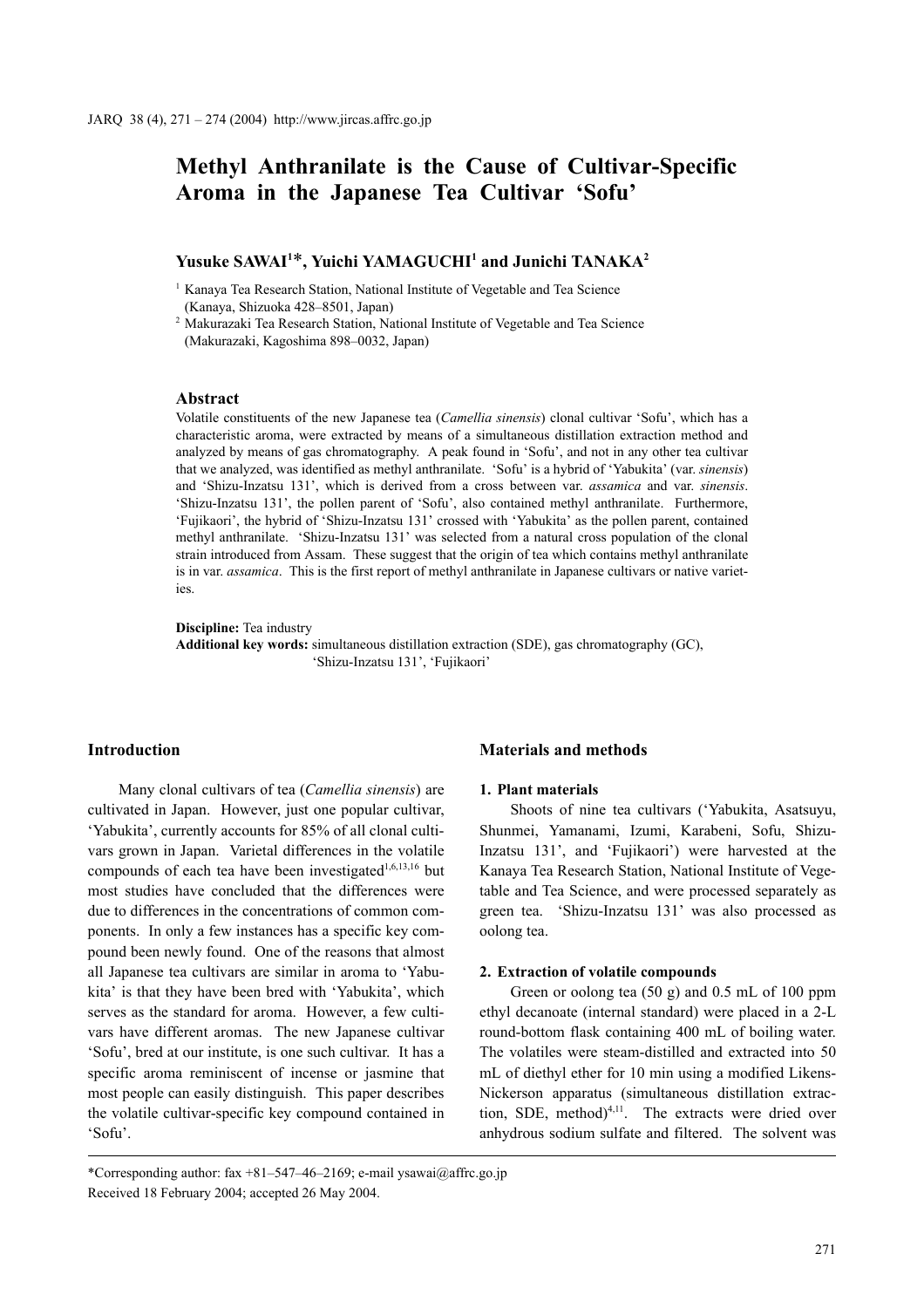then removed to obtain a concentrate of the volatiles as the "SDE extract". These samples were then analyzed by means of gas chromatography (GC) and gas chromatography-mass spectroscopy (GC-MS).

## **3. GC**

GC analyses were performed with a Shimadzu 17A gas chromatograph (Shimadzu Corp., Kyoto, Japan) equipped with a flame ionization detector and a 60 m  $\times$ 0.25 mm (I. D.) DB-WAX (J & W Scientific, Folsom, CA) fused-silica capillary column. The operating conditions were as follows: oven temperature, 40ºC, 3ºC min–1 rise to 220ºC; carrier gas, helium; and flow rate, 1.0 mL min<sup>-1</sup>. The retention times and peak areas of the eluted volatile components were integrated with a Shimadzu C-R7A Chromatopack integrator (Shimadzu).

## **4. GC-MS**

GC-MS analyses were conducted with an HP5890 gas chromatograph (Hewlett-Packard, Avondale, PA) coupled directly to a JEOL JMS-SX102A mass spectrometer and a MS-MP7000 mass data system (JEOL Ltd., Tokyo, Japan). All conditions for GC operation were the same as those for the GC analyses as described in section 3 of this paper.

#### **5. Identification of compounds**

Individual peaks were characterized by comparing GC retention data with those of the authentic compounds and by matching the mass spectra with those of authentic compounds.

## **6. The concentration of methyl anthranilate in tea infusion**

Sixty grams of the green tea of 'Sofu' was brewed in 400 mL of boiling water for 5 min. The infusion with leaves removed was placed in a flask and the volatiles were extracted by SDE method as described above. The extract was analyzed by GC and the concentration of methyl anthranilate in tea infusion was calculated by comparing the areas of its peak to that of the authentic compound.

## **7. Calculation of human olfactory thresholds of methyl anthranilate**

The threshold level of detection of methyl anthranilate in water was estimated by sensory evaluation. A panel of taste-testers was given water samples containing various amounts of methyl anthranilate or dummy, and distinguished the aroma.

#### **Results and discussion**

The aroma constituents of the new tea cultivar 'Sofu', which have a distinctive aroma, were extracted with an SDE method and analyzed with GC. The identified compounds and their quantities, as calculated from the ratio of the areas of each peak to that of an internal standard, are shown in Table 1. The profile was compared with that of six other Japanese cultivars ('Yabukita, Asatsuyu, Shunmei, Yamanami, Izumi', and 'Karabeni') that lack the 'Sofu' cultivar's distinctive aroma (only the results for 'Yabukita' are shown in Table 1). Most of the compounds were common to all cultivars. However, one distinct peak was found in the aroma extract from 'Sofu'. The aroma extract was subjected to GC-MS analysis and the compound was tentatively identified as predicted to be methyl anthranilate (M.  $W = 151$ ) by comparison with the spectral library of the GC-MS. The compound's identity was subsequently confirmed by matching its GC retention data to that of authentic methyl anthranilate (Tokyo Kasei Kogyo Co., Ltd., Tokyo, Japan).

Methyl anthranilate is a characteristic volatile component of grapes<sup> $7-9,12$ </sup>, citrus<sup>3,14,15</sup> and jasmine<sup>5</sup>. The highly fragrant, flower-like aroma of 'Sofu' is similar. Sixty grams of the green tea of 'Sofu' was brewed in 400 mL of boiling water for 5 min as a model infusion of general tea beverage. The concentration of methyl anthranilate was calculated as 194 ppb. On the other hand, the threshold level of detection of methyl anthranilate in water was estimated by sensory evaluation. A panel of taste-testers was given water samples containing various amounts of methyl anthranilate. Samples containing more than 10 ppb were successfully distinguished. This low taste threshold, which is much lower than the amount of methyl anthranilate present in tea made from 'Sofu', suggests that methyl anthranilate contributes to the characteristic aroma of 'Sofu'.

The presence of methyl anthranilate in black tea made in Kenya, Darjeeling, Ceylon, and Assam was reported by Cazenave and Horman<sup>2</sup>. We developed 'Sofu' by selecting from the  $F_1$  progeny of crosses between 'Yabukita' (var. *sinensis*) as the seed parent and 'Shizu-Inzatsu 131' (var. *assamica* × var. *sinensis*) as the pollen parent. Green tea of 'Shizu-Inzatsu 131' was analyzed by GC in the same way as the other teas. A similar level of methyl anthranilate was detected as in 'Sofu' (Table 1). 'Shizu-Inzatsu 131' was selected from a natural cross population of the clonal strain 'Manipur No. 5' introduced from Manipur, Assam.

It is interesting that methyl anthranilate has not been detected in extracts of Japanese tea cultivars or of native Japanese varieties $6,13,16$ . This suggests the hypothesis that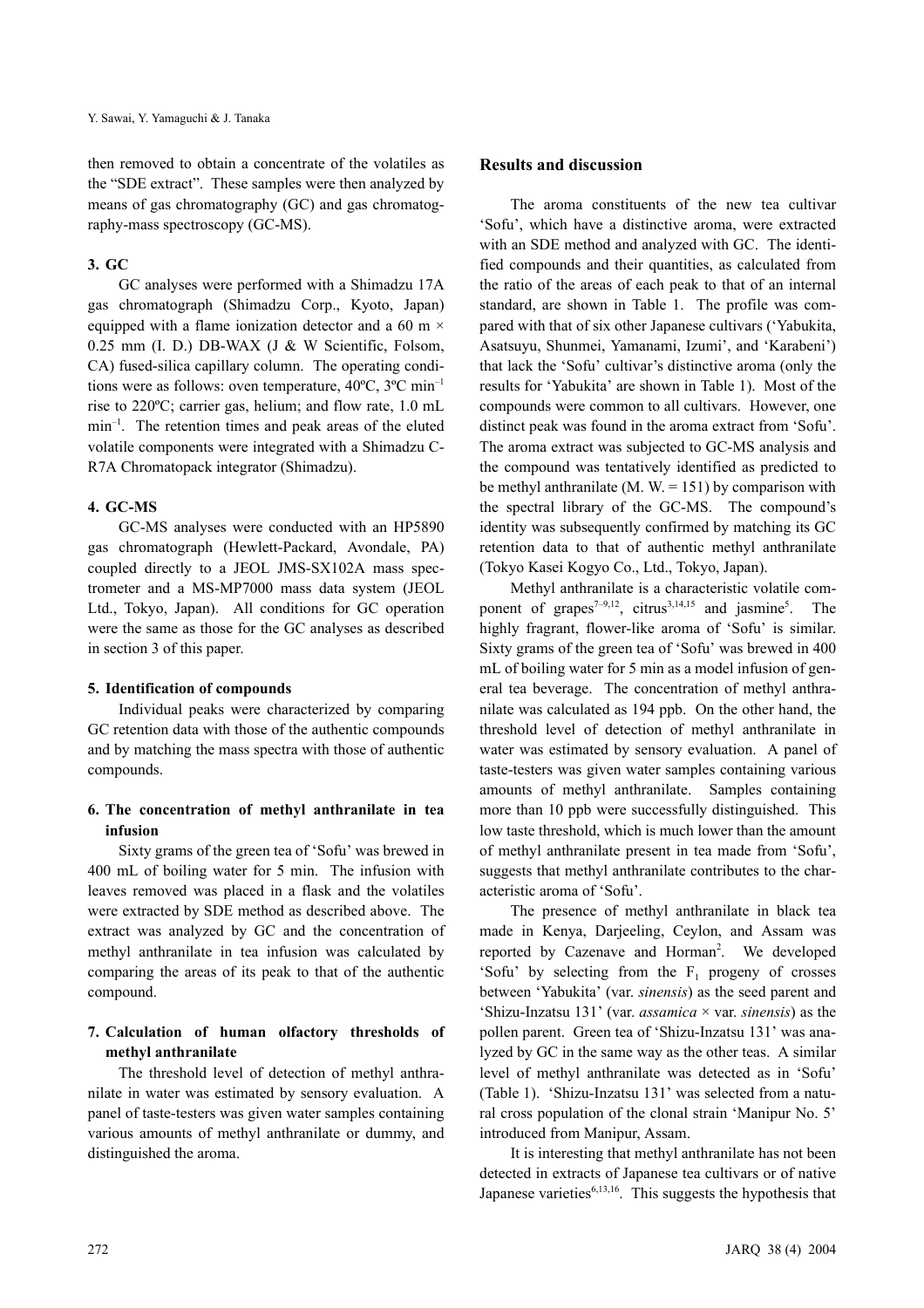| Compound                        | Sofu  | Yabukita | Shizu-Inzatsu 131    |                       |                          | Fujikaori |
|---------------------------------|-------|----------|----------------------|-----------------------|--------------------------|-----------|
|                                 |       |          | Non-fermentation (N) | Semi-fermentation (S) | (S)/(N)                  |           |
| Heptanal                        | 0.53  | 0.84     | 0.72                 | 2.72                  | 3.79                     | 1.52      |
| $(E)$ -2-Hexenal                | 0.04  | 0.03     | 0.05                 | 0.32                  | 6.66                     | 0.34      |
| Pentanol                        | 0.10  | 0.15     | 0.11                 | 1.07                  | 9.94                     | 0.29      |
| Hexanol                         | 0.25  | 0.16     | 0.13                 | 0.58                  | 4.30                     | 0.48      |
| $(Z)$ -3-Hexenol                | 0.15  | 0.06     | 0.07                 | 3.08                  | 41.53                    | trace     |
| Nonanal                         | 0.48  | 1.10     | 0.70                 | 2.18                  | 3.13                     | 2.44      |
| Linalool oxide (cis-furanoid)   | trace | 0.03     | 0.09                 | 0.19                  | 1.99                     | trace     |
| Linalool oxide (trans-furanoid) | 0.02  | 0.04     | 0.08                 | 0.09                  | 1.15                     | trace     |
| Linalool                        | 0.43  | 0.79     | 0.41                 | 2.00                  | 4.81                     | 0.27      |
| Octanol                         | 0.16  | 0.27     | 0.19                 | 0.44                  | 2.33                     | 0.27      |
| $(Z)$ -3-Hexenyl hexanoate      | 0.37  | 0.13     | 0.08                 | 1.64                  | 20.08                    | 0.17      |
| Linalool oxide (trans-pyranoid) | 0.05  | 0.06     | 0.10                 | 0.30                  | 2.86                     | trace     |
| Geraniol                        | 0.12  | 0.16     | 0.11                 | 0.44                  | 3.92                     | 0.14      |
| Benzylalcohol                   | 0.15  | 0.05     | 0.08                 | 0.19                  | 2.26                     | trace     |
| $\beta$ -Ionone                 | 0.12  | 0.06     | 0.08                 | 0.40                  | 5.01                     | 1.53      |
| $(Z)$ -Jasmone                  | 0.34  | 0.16     | trace                | 0.43                  | $\overline{\phantom{m}}$ | 0.07      |
| Nerolidol                       | 1.38  | 0.90     | 0.11                 | 0.83                  | 7.27                     | 0.40      |
| <b>Methyl anthranilate</b>      | 0.13  | trace    | 0.11                 | 0.19                  | 1.68                     | 0.13      |
| Indole                          | 0.37  | 0.36     | 0.01                 | 0.45                  | 31.85                    | trace     |

**Table 1. The contents of volatile components in teas**

The content of each component is expressed by the ratio of each peak area to the peak area of the internal standard on the gas chromatogram.

the origin of tea which contains methyl anthranilate is in var. *assamica*. It may be possible to classify all of the tea plants in the world by containing methyl anthranilate or not.

Extracts of green (non-fermented) and oolong (semi-fermented) teas prepared from 'Shizu-Inzatsu 131' were compared by means of GC (Table 1). The amounts of almost all the volatile components, including alcoholic aroma constituents hydrolyzed by enzyme $10$ , increased as a result of semi-fermentation. However, the amount of methyl anthranilate did not increase as much. This suggests that methyl anthranilate exists naturally in the shoots of 'Sofu' and 'Shizu-Inzatsu 131' and does not increase after harvest due to enzyme activities. This is a cultivar-specific volatile compound.

'Fujikaori' is another cultivar that is derived from a cross between 'Shizu-Inzatsu 131' as the seed parent and 'Yabukita' as the pollen parent, and also contained methyl anthranilate (Table 1). Thus, the phenotype responsible for the presence of methyl anthranilate appears to have a high heritability; it is clearly inherited from 'Shizu-Inzatsu 131' whether the latter cultivar is the seed parent or the pollen parent. We should also mention that not all individuals in the progenies of 'Shizu-Inzatsu

131' necessarily contain methyl anthranilate (data not shown) but those which have the characteristic flowerlike aroma always contain methyl anthranilate.

#### **References**

- 1. Anan, T. et al. (1983) Clonal difference of aroma in green tea. *Chagyo Gijyutsu Kenkyu* (*Study Tea*), **65**, 46–55 [In Japanese with English summary].
- 2. Cazenave, P. & Horman, I. (1974) Sur la composition de l'arôme de the noir V. *Helv. Chim. Acta.*, **57**, 209–211 [In French].
- 3. Ferreres, F., Giner, J. M. & Tomas-Barberan, F. A. (1994) A comparative study of hesperetin and methyl anthranilate as markers of the floral origin of citrus honey. *J. Sci. Food Agric.*, **65**, 371–372.
- 4. Horita, H. & Hara, T. (1984) Analysis of tea aroma prepared by the simultaneous steam distillation and ether extraction method. *Chagyo Gijyutsu Kenkyu* (*Study Tea*), **66**, 41–46 [In Japanese with English summary].
- 5. Ito, Y. et al. (2002) Identification of potent odorants in chinese jasmine green tea scented with flowers of *Jasminum sambac*. *J. Agric. Food Chem.*, **50**, 4878–4884.
- 6. Kosuge, M. et al. (1978) Aroma characteristics of var. Sayamakaori, a newly registered variety of tea plant. *Nippon Nougeikagaku Kaishi* (*J. Agric. Chem. Soc. Jpn.*), **52**, 259–262 [In Japanese with English summary].